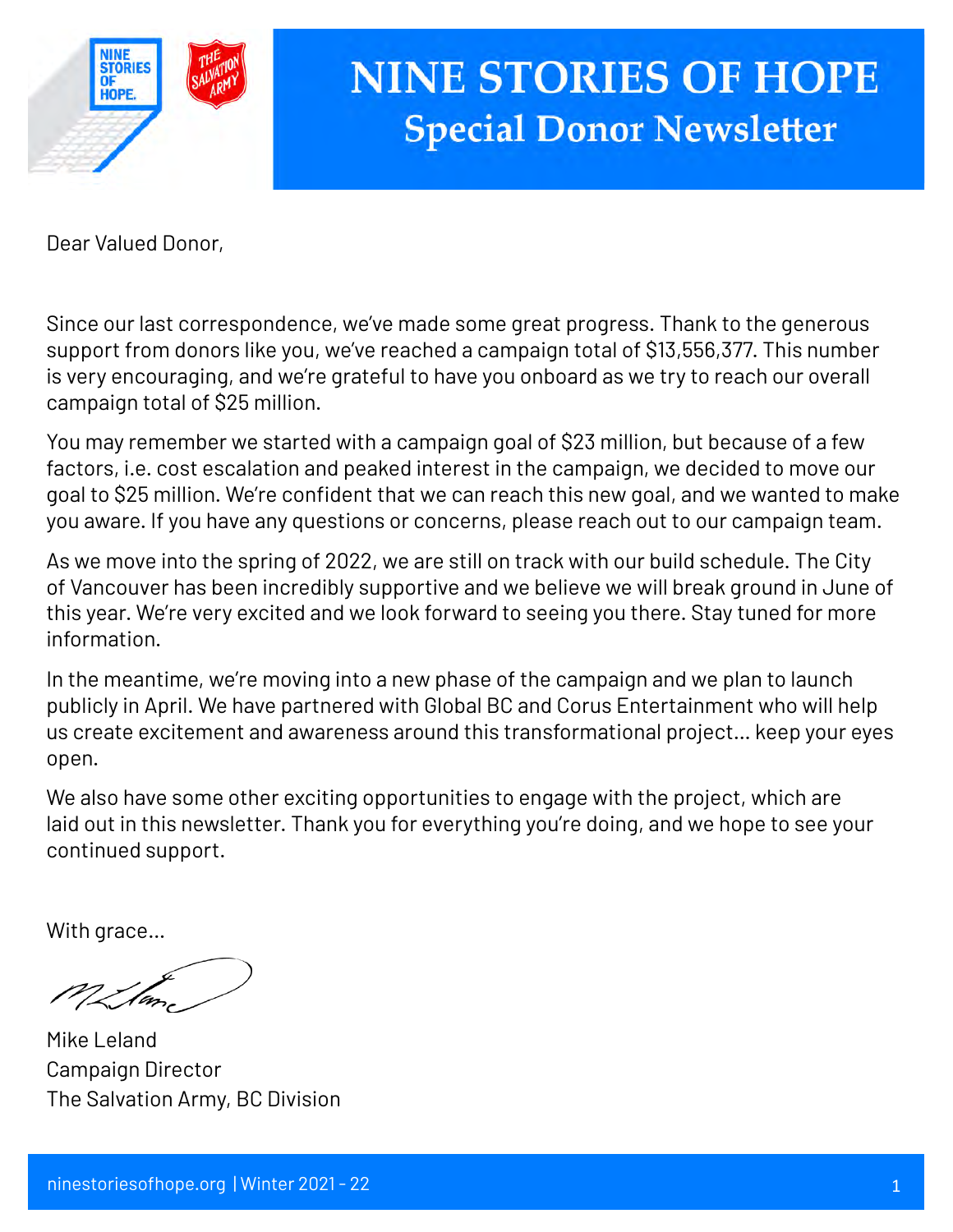

### **HERstory of Hope Campaign**

We would like to introduce you to HERstory of Hope, a sub-campaign to the Nine Stories of Hope. HERstory of Hope is an awareness campaign that will shine a spotlight on the unique issues, barriers, and challenges facing women with addiction.

For far too long, women's needs have been overlooked. The availability and accessibility of women's addiction treatment is very limited. The challenges, physical and emotional trauma, and stigma facing women with addiction are complex and differ from men. Women in marginalized and vulnerable groups including Indigenous women face additional multiple and complex vulnerabilities.

The HERstory of Hope Campaign hopes to raise awareness of Women and Addiction. To create dialogue and conversation, be a platform for learning and understanding – to provide inspiration for women living with addiction and those in recovery.

The launch date is March 1st to coincide with International Women's Day/Month. By raising awareness of this issue, we are hoping to bring focus to the key part of the "solution" which is the building of The DIANE HARWOOD Centre for Women in the new Vancouver Harbour Light.

To support the HERstory of Hope Campaign, share it on your social media channels and networks. Leave inspirational words or messages of hope for women in addiction. Visit [herstoryofhope.ca](https://herstoryofhope.ca/) to be part of this transformational campaign.